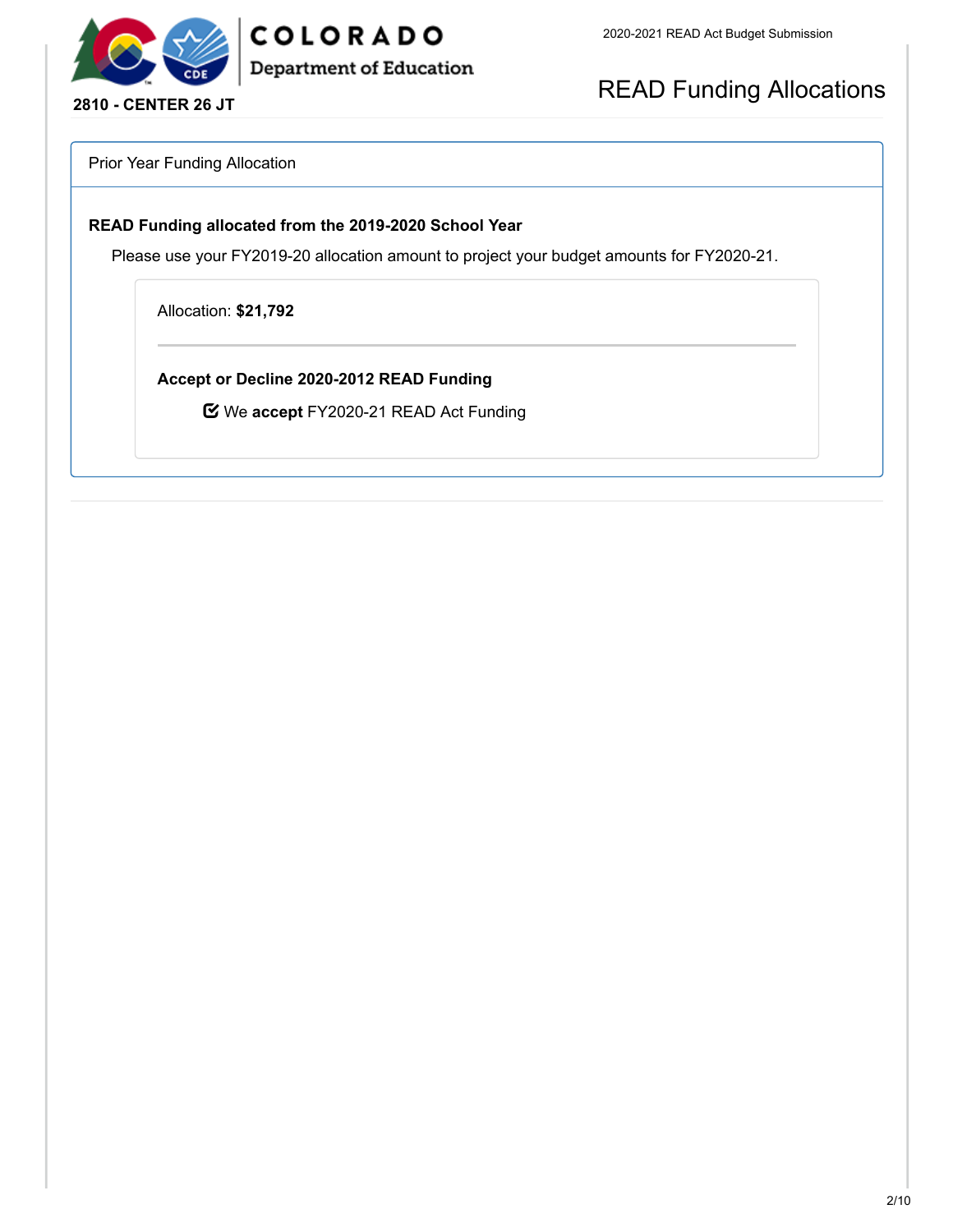## LEP Budget Explanation

**Instructions:** Select the ways in which you plan to use READ Act funds in the upcoming budget year. In order to submit your budget, all assurances must be reviewed and agreed upon, and all boxes must be checked.

In using the per-pupil intervention money distributed pursuant to the READ Act, each LEP shall ensure that some type of intervention, as described in the allowable activities below, is available to each student who is identified as having a significant reading deficiency (SRD) and who is enrolled in kindergarten through third grade in a school operated by the LEP.

Questions and Assurances

**READ Act funds will be used to operate a Summer School Literacy Program**

 $\boldsymbol{\heartsuit}$  The summer school literacy program services only students enrolled in K-3 who have an SRD or students below grade level if space is available

 $\boldsymbol{\Xi}$  The summer school literacy program will use scientifically based or evidence based instructional programming in reading that:

- Has been proven to accelerate student reading progress and:
- Provides explicit and systematic skill development in phonemic awareness, phonics, vocabulary development, reading fluency including oral skills, and reading comprehension and;
- Includes scientifically based and reliable assessments and;
- Provides initial and ongoing analysis of student progress in attaining reading competency

#### **READ Act funds will be used to purchase a core reading instructional program that is included on the Advisory List of instructional programming in reading**

 $\Box$  READ Act funds will be used to purchase a supplemental instructional program that is included on the Advisory List of instructional programming in reading

#### **READ Act funds will be used to purchase tutoring services focused on increasing students' foundational reading skills**

 $\boldsymbol{\heartsuit}$  The tutoring service is focused on increasing students' foundational reading skills of phonemic awareness, phonics, vocabulary development, reading fluency including oral skills, and reading comprehension for students who receive instructional services pursuant to READ plans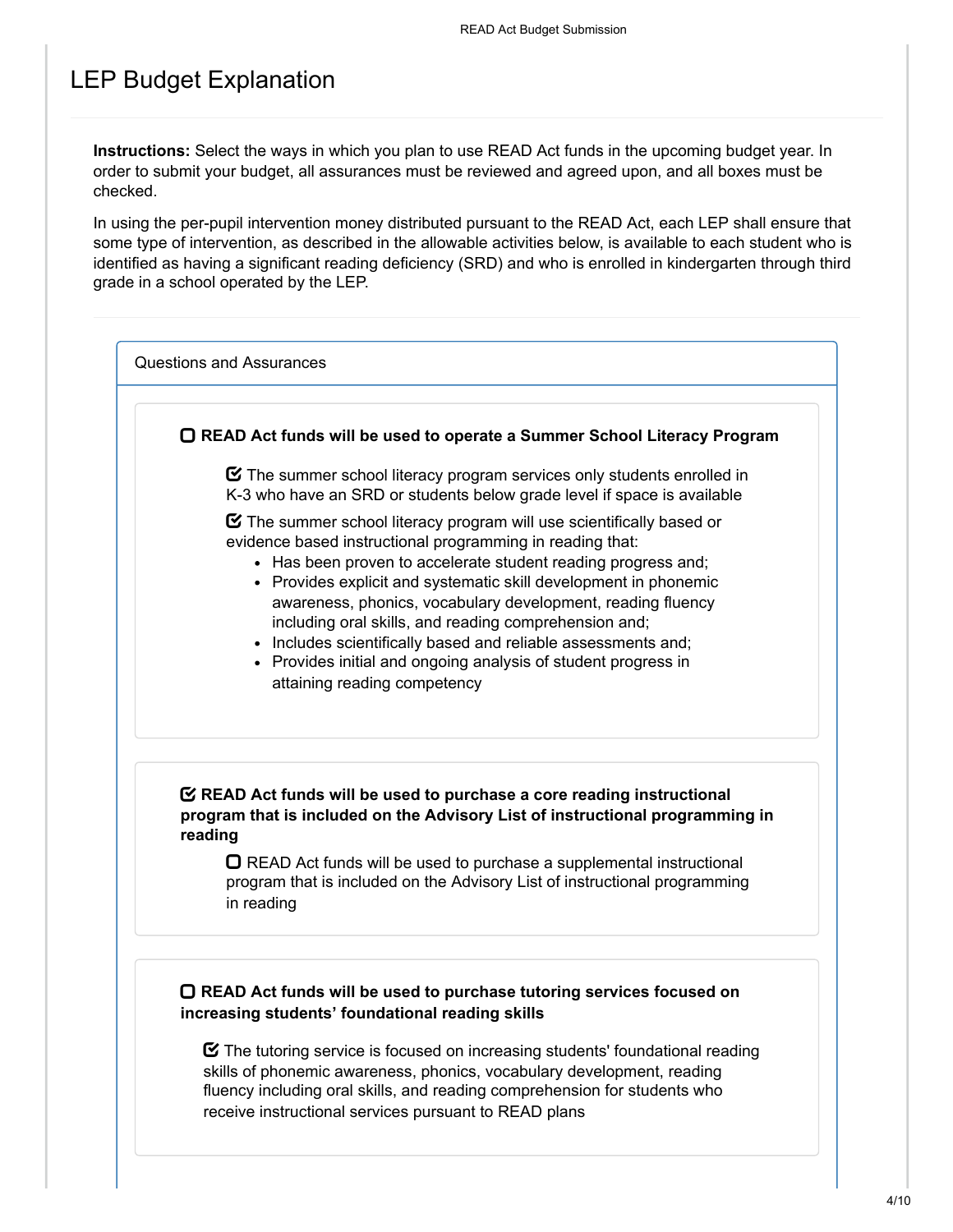**READ Act funds will be used to purchase from a BOCES the services of a reading specialist or reading interventionist who is trained in the science of reading and in teaching the foundational reading skills**

**READ Act funds will be used to provide other targeted, evidence-based or scientifically based intervention services to students who are receiving instructional services, which services are approved by the department**

 $\Box$  READ funds will be used to hire a reading interventionist to provide services which are approved by the department

**READ Act funds will be used to provide technology, including software, which is included on the Advisory List of instructional programming in reading and supporting technologies which may include providing professional development in the effective use of the technology or software**

**READ Act funds will be used to provide professional development programming to support educators in teaching reading. Professional development programming may include hiring a reading coach who is trained in teaching the foundational reading skills to provide job-embedded, ongoing professional development**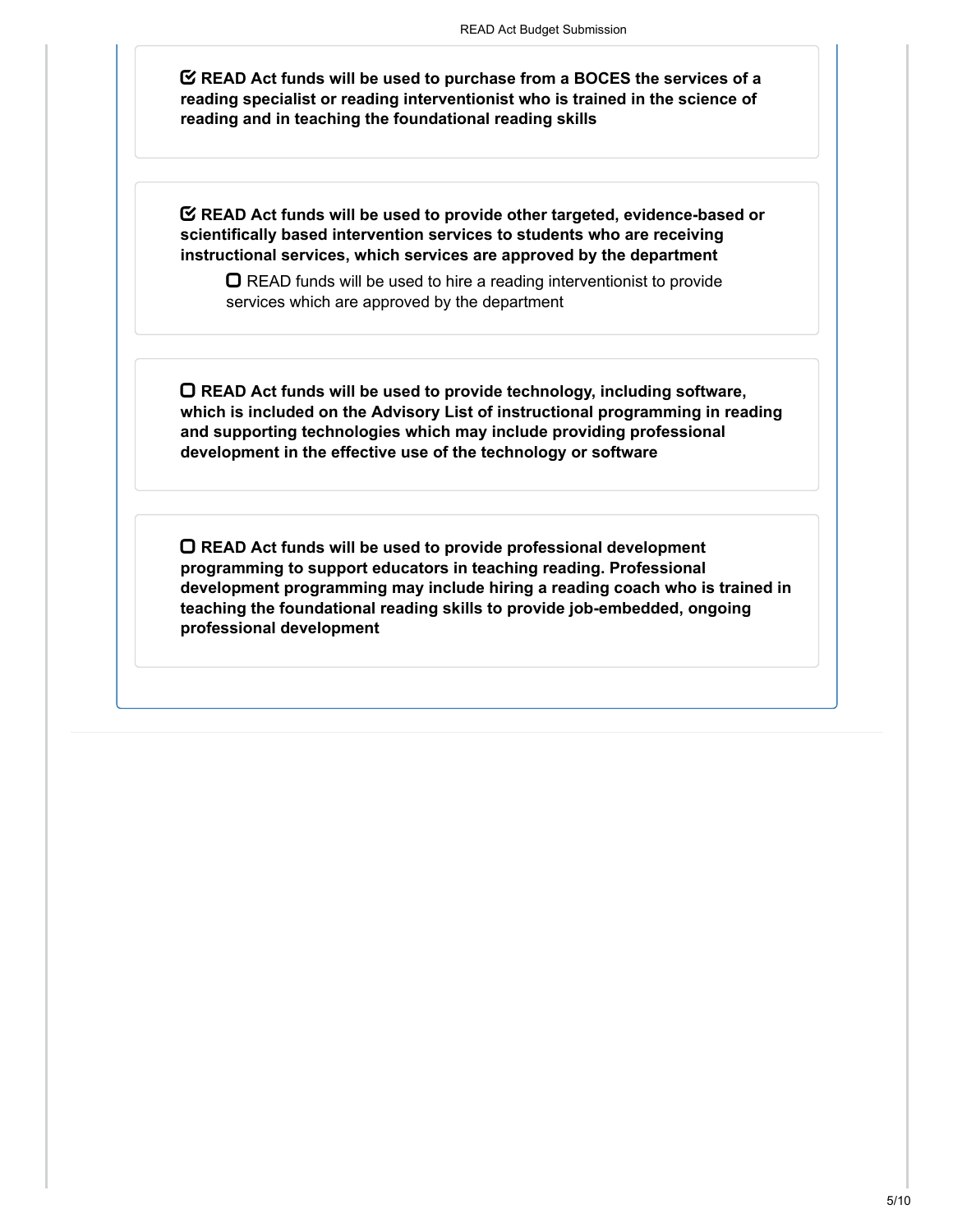### LEP Budget Narrative

**Instructions**: Provide a brief description (no more than 700 words) that addresses each of the questions below. These questions must be completed for any LEP receiving READ Act funds before funds are released.

Implementing Allowable Activities

**Explain how your LEP plans to implement each selected allowable activity. Please ensure that each allowable activity listed aligns with the allowable use(s) of funds as required by statute and matches the allowable use(s) listed in your LEP budget explanation.**

1. READ Funds will be used to purchase the remaining sets of our core EL program. We will utilize the core EL program as our universal approach to standards-based instruction delivered on a daily basis as part of the balanced literacy program. Instruction for students in grades K-3 will be focused on foundational skills, including phonics, and will engage students in high-interest text. For targeted instruction based on need- Tier two- will use SIPPs and 95% Group, Tier 3- Seeing Stars from LMB.

2. Purchase of supplemental/intervention programs- SIPPS and 95% Group- for Tier 2 and 3 supports.

3. Hire a highly qualified reading interventionist to deliver tier 2 and 3 supports to our students identified with a Significant Reading Deficiency.

#### Outcomes and Goals

#### **What are your LEP's expected outcomes and goals in the upcoming budget year from implementing your selected allowable activity(ies)?**

Our expected outcomes are to decrease the number of students id'ed with a SRD by 50% in grades K-3 and to provide all identified students with 120 minutes daily of systemic, systematic literacy instruction. Interventions and supports will be put into place, based on ongoing formative assessments. The impact of instruction will be assessed quarterly and at the end of summer programming. Progress monitoring will be utilized, along with local assessment measures.

#### Potential Barriers

**What are potential barriers in reaching your expected outcomes and goals? How do you plan to address and/or overcome these barriers?**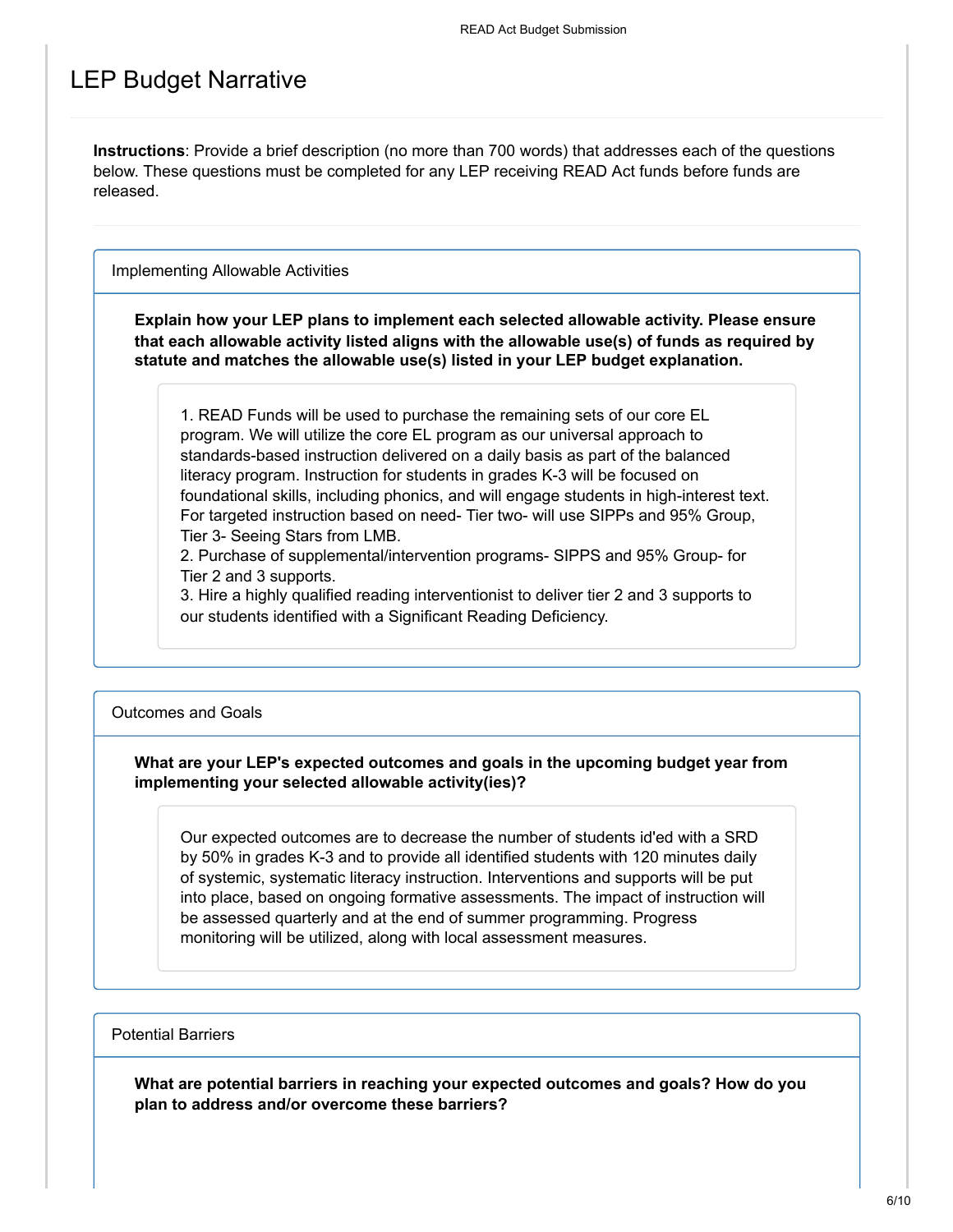Currently, the biggest barrier we are facing is the interruption to the educational process that we are experiencing due to Covid. Regardless, our goal is to ensure students receive 120 minutes of reading instruction, whether it be face-to-face, or remotely, so that we can continue to demonstrate growth and raise student performance to grade level expectations. We will provide small group instruction as appropriate and will offer virtual options when that is the only possibility.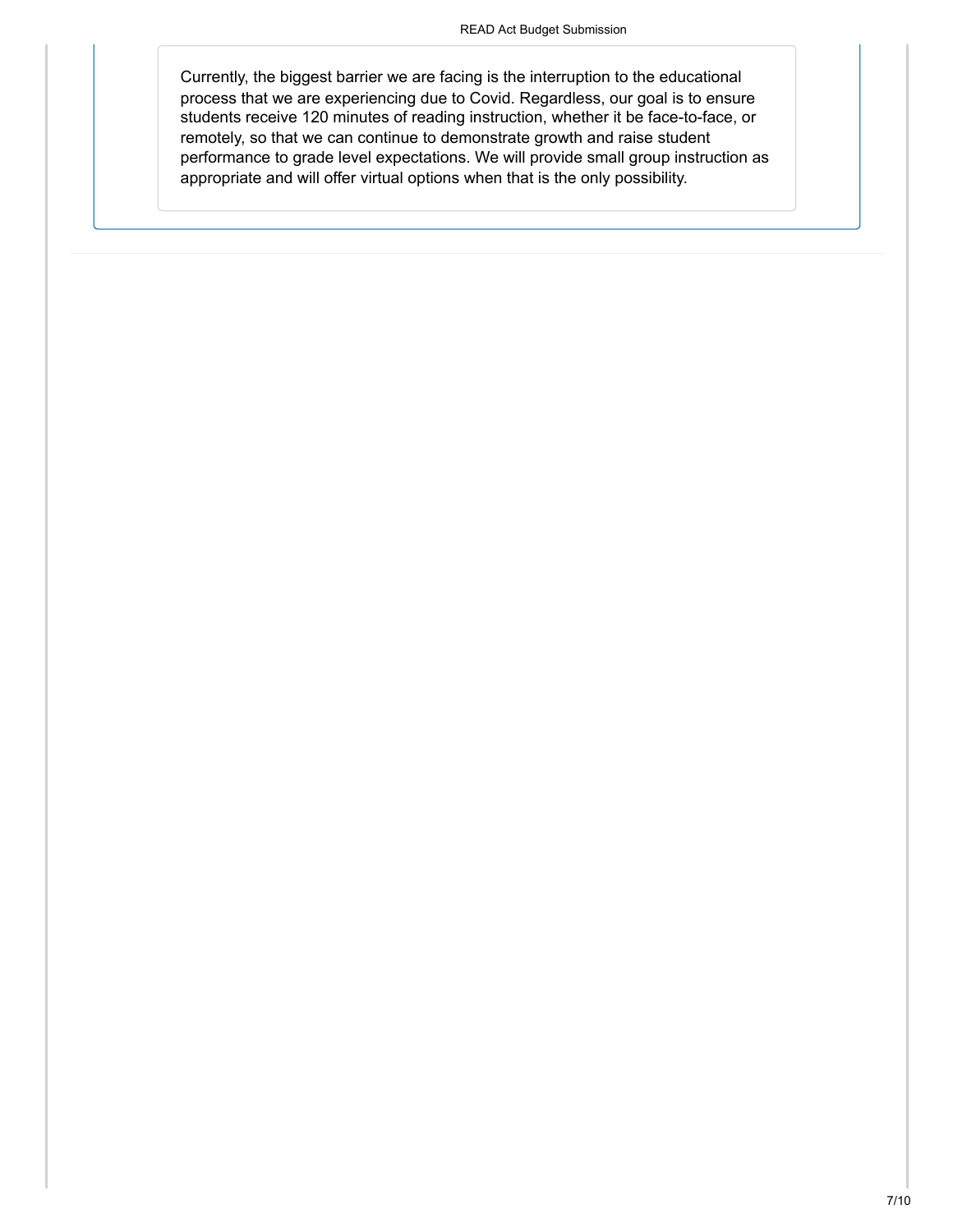## Budget Details

#### Budget Request

For each allowable activity in the budget:

- Select each allowable activity your LEP plans to use READ Act funds for in the upcoming budget year. Ensure that each allowable activity is aligned with the allowable uses of READ funds as required in statute.
- Select each of the instructional program(s) from the drop down list provided that your LEP plans to use in the upcoming budget year. If an instructional program is not listed, please provide the name of the instructional program(s) in the "other" box
- Input the amount requested, the associated program and object codes, and fiscal year. Input the salary position and FTE amount, if applicable.
- Ensure that budgeted costs are clearly tied to the allowable activity and are calculated with detail in the "description of activity" field.

| ID<br><b>Ref</b>        | Allowable<br><b>Activity</b> | <b>Instructional</b><br>Program | Program<br>Code                             | Object<br>Code                  | <b>Salary</b><br><b>Position</b> | <b>FTE</b> | <b>Description of Activity</b>                                                                                                                                                                | <b>Requested</b><br>Amount |
|-------------------------|------------------------------|---------------------------------|---------------------------------------------|---------------------------------|----------------------------------|------------|-----------------------------------------------------------------------------------------------------------------------------------------------------------------------------------------------|----------------------------|
| 3705                    | Core<br>Reading              |                                 | Instructional<br>Program<br>$(0010 - 2000)$ | 0640 Book<br>and<br>Periodicals |                                  |            | Purchase remaining sets<br>of core EL program for<br>grades K-3.                                                                                                                              | \$4,000.00                 |
| 3706                    | Core<br>Reading              |                                 | Instructional<br>Program<br>$(0010 - 2000)$ | 0600<br>Supplies                |                                  |            | Purchase of K-2 EL<br>programming and<br>intervention supports from<br>95% Group and SIPPS, as<br>needed.                                                                                     | \$500.00                   |
| 4437                    | Other<br><b>Services</b>     |                                 | Instructional<br>Program<br>$(0010 - 2000)$ | 0100<br><b>Salaries</b>         | 222 Reading<br>Interventionist   | 1.00       | Hire a highly qualified<br>reading interventionist to<br>provide 1:1 and small<br>group instruction for Tier 2<br>and Tier 3 students<br>identified through ongoing<br>formative assessments. | \$17,292.22                |
|                         |                              |                                 |                                             |                                 |                                  |            | Allocation:                                                                                                                                                                                   | \$21,792.22                |
| <b>Budgeted Amount:</b> |                              |                                 |                                             |                                 |                                  |            |                                                                                                                                                                                               |                            |
|                         |                              |                                 |                                             |                                 |                                  |            | Funds Remaining:                                                                                                                                                                              | \$0.00                     |